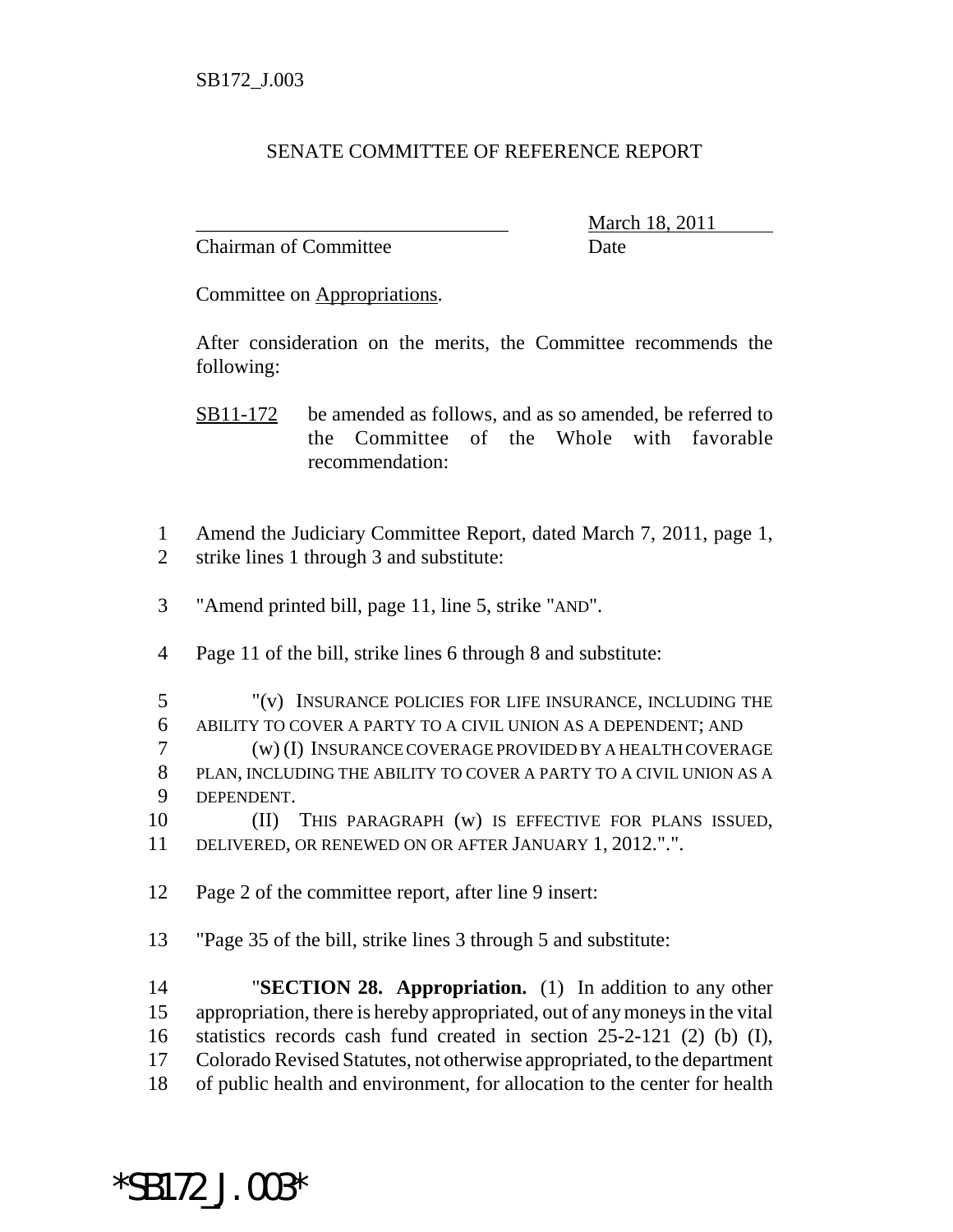and environmental information, for the fiscal year beginning July 1, 2011, 2 the sum of ten thousand nine hundred seventy-six dollars (\$10,976) cash funds and 0.2 FTE, or so much thereof as may be necessary, for the implementation of this act.

 (2) In addition to any other appropriation, there is hereby appropriated, to the department of health care policy and financing, department of human services medicaid-funded programs, for office of information technology services - medicaid funding, for the fiscal year beginning July 1, 2011, the sum of two thousand three hundred twelve dollars (\$2,312), or so much thereof as may be necessary, for the implementation of this act. Of said sum, one thousand one hundred fifty- two dollars (\$1,152) shall be from the general fund and five dollars (\$5) shall be cash funds from the old age pension fund created in article XXIV of the Colorado Constitution. In addition to said appropriation, the general assembly anticipates that, for the fiscal year beginning July 1, 2011, the department of health care policy and financing will receive the sum of one thousand one hundred fifty-five dollars (\$1,155) in federal funds for the implementation of this act. Although the federal funds are not appropriated in this act, they are noted for the purpose of indicating the assumptions used relative to these funds in developing state appropriation amounts.

 (3) In addition to any other appropriation, there is hereby appropriated, to the department of human services, for allocation to the office of information technology, for the fiscal year beginning July 1, 25 2011, the sum of six thousand two hundred forty-two dollars (\$6,242), or so much thereof as may be necessary, for the implementation of this act. Of said sum, one thousand five hundred thirty-two dollars (\$1,532) shall be from the general fund, two hundred ninety dollars (\$290) shall be cash funds from the old age pension fund created in article XXIV of the Colorado Constitution, and two thousand three hundred twelve dollars (\$2,312) shall be from reappropriated funds transferred from the department of health care policy and financing from the appropriation in subsection (2) of this section. In addition to said appropriation, the general assembly anticipates that, for the fiscal year beginning July 1, 2011, the department of human services will receive the sum of two thousand one hundred eight dollars (\$2,108) in federal funds for the implementation of this act. Although the federal funds are not appropriated in this act, they are noted for the purpose of indicating the assumptions used relative to these funds in developing state appropriation amounts.

(4) In addition to any other appropriation, there is hereby